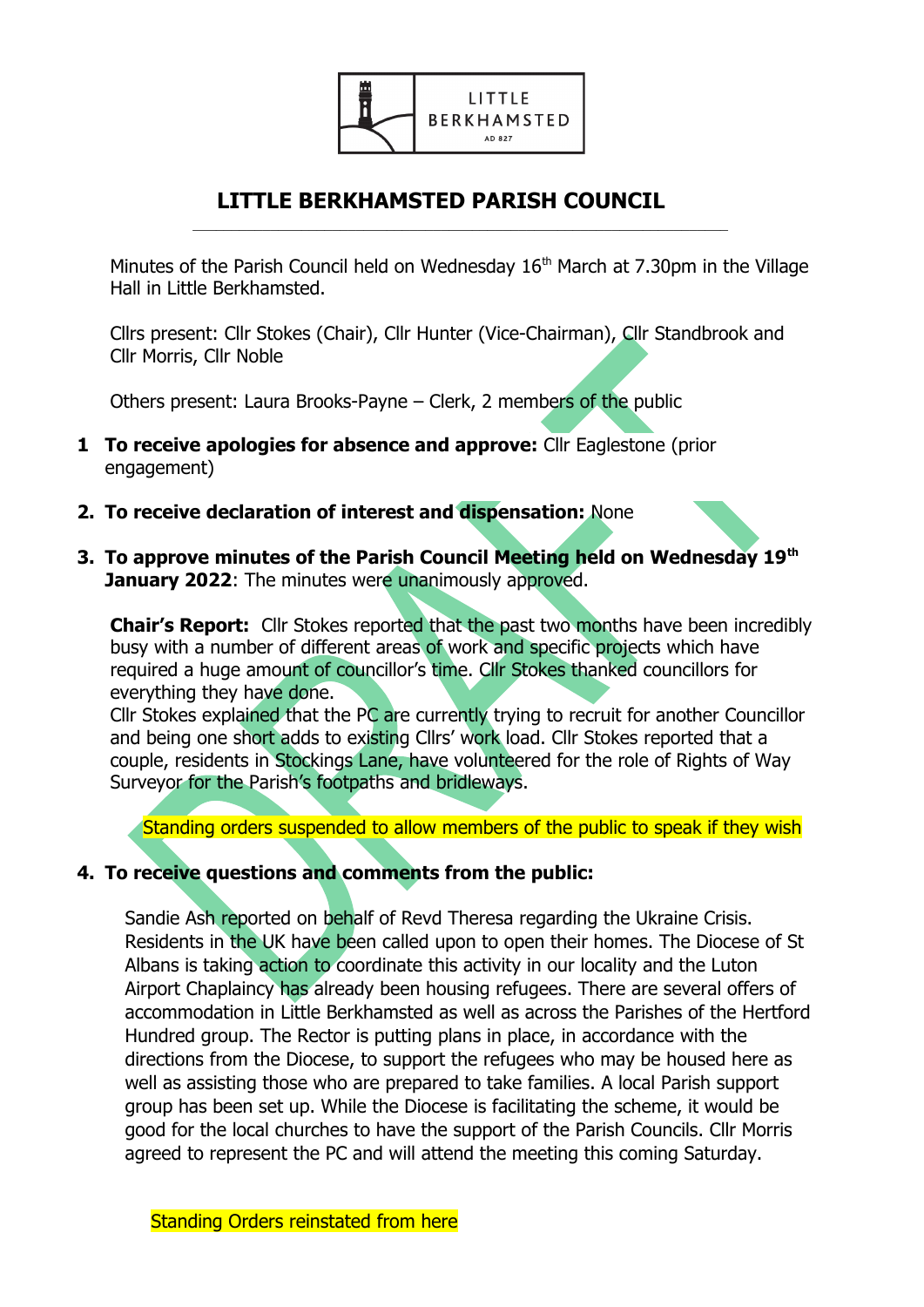### **5. To update on the celebrations and discuss purchase of a village beacon to commemorate the Queen's Platinum Jubilee:**

Cllr Stokes advised that the PC will take the lead in the beacon lighting ceremony on the evening of Thursday  $2^{nd}$  June, and also the village picnic on Sunday  $5^{th}$  June.

A permanent and temporary (for when the beacon is lit) site have been located by the PC on the recreation field. These will be checked for suitability with the Fire Brigade and Conservation Area team. The East Herts Covid Welcome Back Fund has kindly funded the purchase of the beacon. Cllr Stokes showed Cllrs the proposed design and will finalise the design with Mill Green Forge.

Sam Baker from Apple DayCare has offered to pay for a live singer for the event.

The Cricket Club are running the pavilion bar and a BBQ on evening of Thursday  $2^{nd}$ June.

Raffle prizes are being sought by Sandie Ash. Some prizes have been received already.

# **7. HIGHWAYS**

- 7.1 **To report on 20s Plenty Campaign:** Cllr Stokes reported that HCC have decided to instigate a few 20mph zones within the County. They are however, only attempting to achieve 20 mph speeds alongside traffic calming measures. Unfortunately Little Berkhamsted is unlikely to be chosen as one of these locations, having been assessed to be fairly low down on the list of priorities. Cllr Stokes will attend another meeting regarding the scheme next week.
- 7.2 **To update on drainage issues on Robins Nest Hill:** Cllr Stokes and Cllr Standbrook met the new area manager for Ringway a couple of months ago. We have been advised that there will be funding in the new financial year from April 2022 to carry out drainage work on the road.

# **8. PLANNING**

8.1 **To receive & discuss the latest Planning Report circulated by the clerk:** There were no additional applications to discuss since the last meeting.

## **9. OPEN SPACES**

9.1**To report on playground issues:** Cllr Standbrook reported no current issues. Replacement bark will be purchased early in April. It was agreed that on Saturday  $9<sup>th</sup>$  April the area and field will be tidied and the bark laid.

## 9.2**To update on grass carpet matting for parking on the recreation field:**

Cllr Stokes reported that the matting has now been laid. The PC is still waiting for the contractor to finish the work as more 'pins' are needed to adhere some of the edges to the ground. This has created approximately 20 parking spaces for when the village holds larger events and needs further parking. One bench will be reinstated in the area, it having been removed for the work to take place.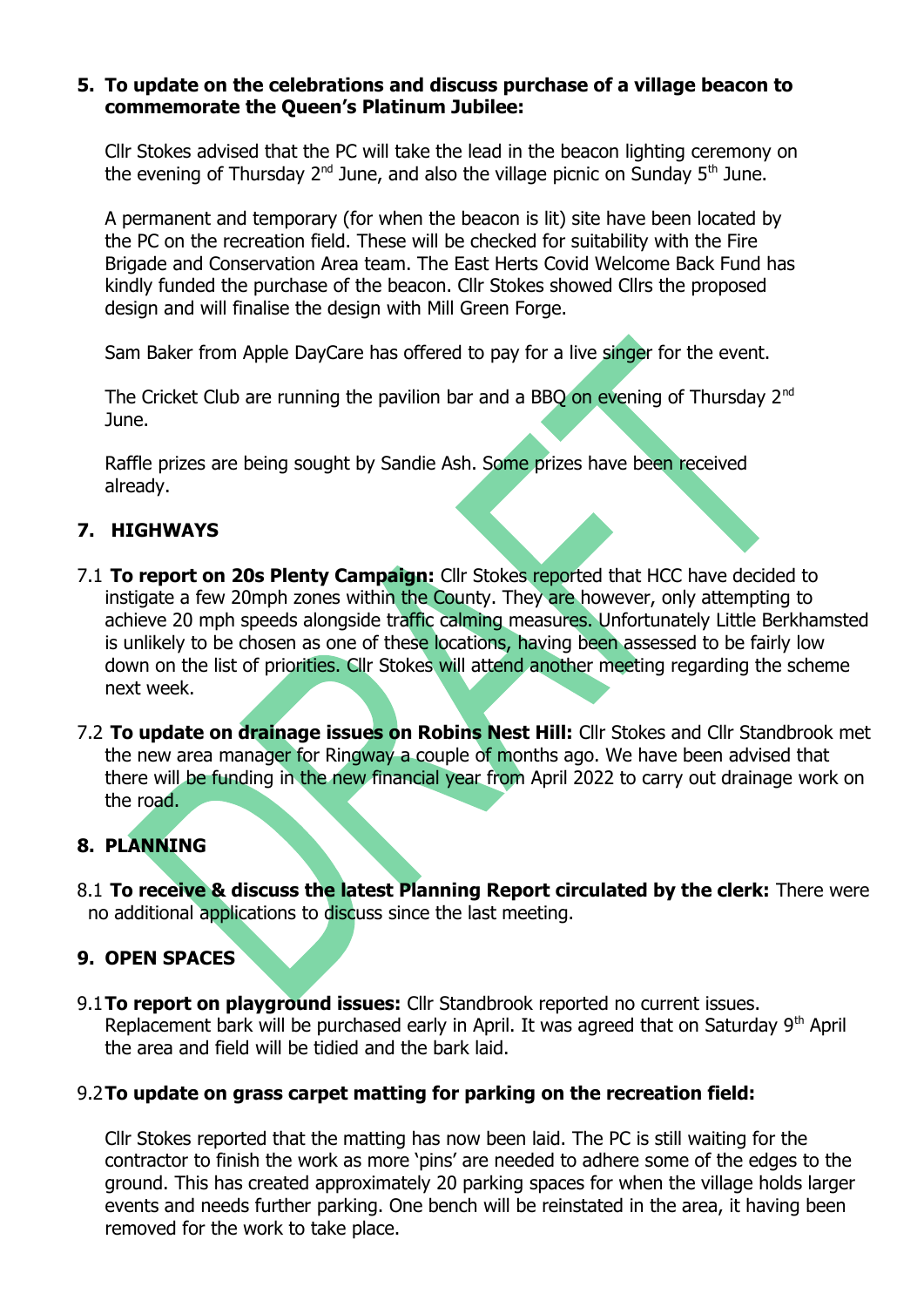9.3 **To update on the Queen's Canopy project:** Cllr Eaglestone has organised purchase of two oak trees from local garden centre, Rochford's, which will be planted at the far end of the recreation field, one close to the cricket net and the other close to the pathway.

## 9.4 **To agree the purchase of Gazebos through The Welcome Back Fund:**

 Cllr Stokes reported that the administrator for the Welcome Back Fund at EH has also kindly offered to allow the PC to purchase gazebos for use when the pavilion or the recreation field is hired. Cllrs discussed the size and type of gazebo to purchase, noting that they need to be the robust type of structure. It was agreed to purchase four, 3x3m and one, 3x6 gazebos, with additional required accessories.

Additionally, the Welcome Back Fund has also offered to pay for a cycle rack, a flag pole, a new waste bin and a new noticeboard for Epping Green (that was damaged in the recent storm), a replacement noticeboard for the village hall (broken), and a permanent table tennis table for the recreation field. A semi-permanent barrier to surround the new parking spaces on the recreation field is needed and Cllr Stokes will ask if this meets the grant criteria. The location of items was discussed and the items will be researched further.

## **9.5 To discuss the siting for new benches, picnic tables, Jubilee Beacon & oak trees on the recreation field:**

Further discussion will take place on site to decide on locations to site the new benches and tables.

Oak tree location – see agenda item 9.3 Jubilee Beacon – see agenda item 6

# 9.6 **To discuss the replacement of the Epping Green noticeboard:** see agenda item 9.4

## **10. PREMISES MANAGEMENT**

### **Village Hall**

10.1 **To report on the Village Hall:** Cllr Standbrook reported that Sandie is organising a contractor to clear the gutters. The decking to the back of the village hall needs minor repair. The cottage garden decking is in poor repair and needs replacing. Quotes will be acquired for this work and discussed at the next PC meeting.

# **Cricket & Community Pavilion (C&C Pavilion)**

- 10.2 **To receive the latest report & information on the Cricket & Community Pavilion:** No issues to report other than a pest issue that is being dealt with.
- 10.3 **To update on pavilion bar refurbishment:** Cllr Standbrook reported that the base units are in situ, the worktops will be delivered tomorrow and the plumbing and electrical work has been carried out.
- 10.4 **To update on the 2022 contract with the Cricket Club:** Cllr Stokes reported that the Cricket Club has requested a substantial reduction in the yearly rental. This was discussed at length and it was agreed that Cllr Stokes would write to the Cricket Club again.